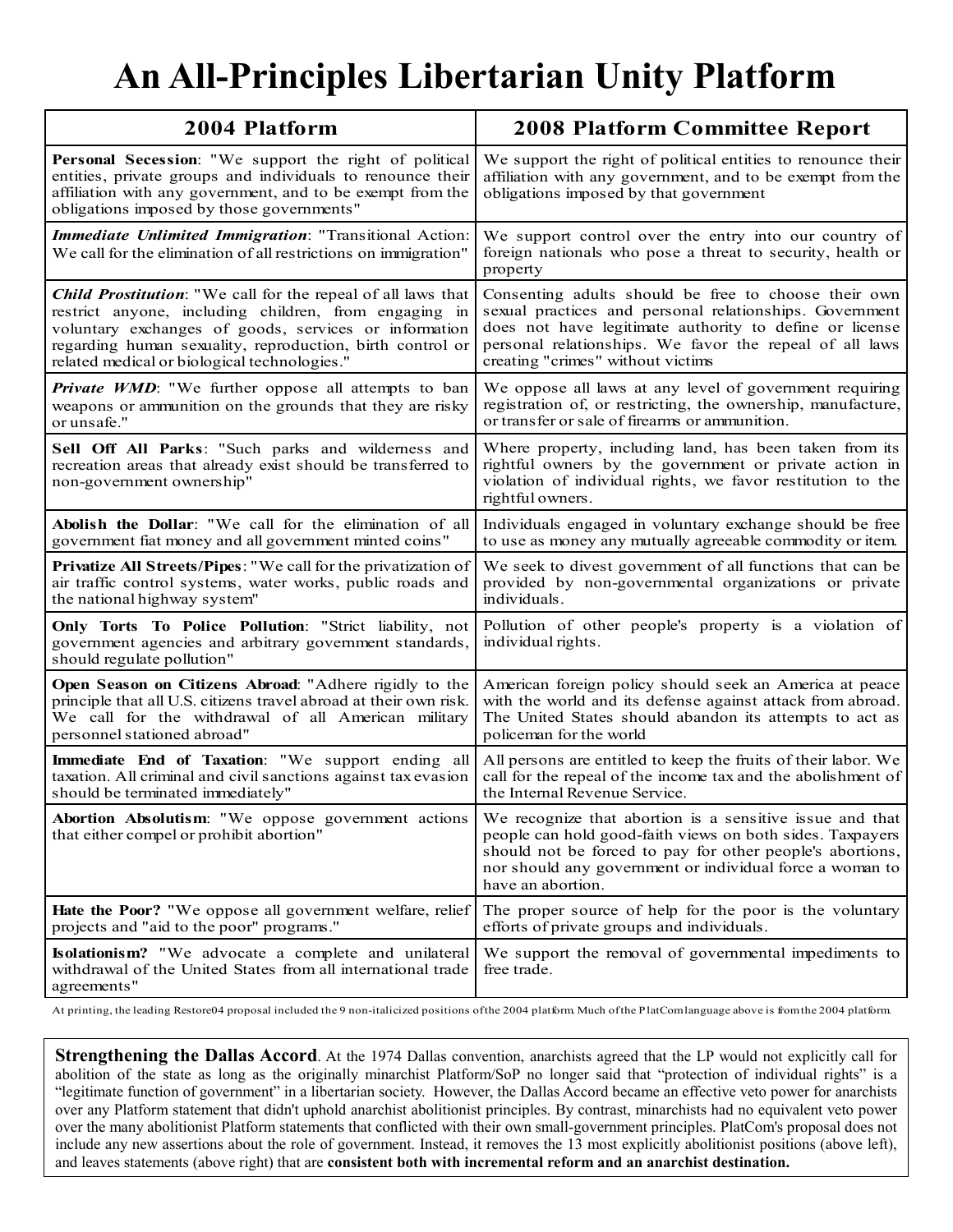# **An All-Principles Libertarian Unity Platform**

At PlatCom's Vegas meeting, no member voted against recommending the deletion of all 15 planks from the 2006 Platform. With a quorum varying between 13 and 15 members, only 5 of 27 planks attracted more than one nay for adoption, and only 2 of them more than two. (The Financial Markets plank attracted some nays for its novel language, and there was a close vote between two similar Labor Markets planks.)

In the February survey answered by 2,616 Libertarians, the responses from likely delegates gave the median PlatCom plank an 85% level of approval. All but 3 planks earned over 80% approval, and none earned less than the 2/3 approval needed for adoption. 85% of likely delegates approved of PlatCom's recommendation to delete the "cult" language from the Statement of Principles. For all of these questions, the approval from the non-delegate respondents was always higher, by about 3-5 percentage points.

A January survey sent to 80,000 libertarians drew 5,047 responses. The responses from likely delegates (below) rejected both the approach of the flawed 2004 platform as well as the early Reform Caucus prescription of a short Contract-with-America-style platform. These answers encouraged PlatCom to adopt an allprinciples draft that emphasizes direction over destination but does not flinch from comprehensive issue coverage.

| State our positions even if most voters disagree             | 76% |
|--------------------------------------------------------------|-----|
| Educate the public, not appeal to our sympathizers           | 70% |
| Short platform on fewer issues, not longer on more           | 71% |
| Clean slate, not amend existing language                     | 59% |
| Little to no implementation detail, not comprehensive detail | 77% |
| Emphasize direction (next few years) over destination        | 62% |

# **Uses Of The Pre-2006 Platform To Attack The LP**

- "prescription for anarchy" *Seattle Post-Intelligencer,* 2000-07-14
- "extreme views like the cessation of all taxation" *Dallas Morning News*, 1998-11-08
- "problematic esoterica [like] a reliance solely on tort law and 'strict liability' to govern pollution, and the right of individual political secession. When libertarianism is presented as an all-or-nothing bargain, interested voters are more likely to leave the whole package on the table." - *Reason*, 1996-07-01
- "settle environmental clashes in court, permit open immigration [...] if taken literally, the Libertarian platform is so far out of the mainstream as to be high and dry" - *New York Times,* 1992-10-22
- "[opposes] minimum drinking ages [...] restricting immigration [...] police, armies, and roads" - George Will, *Washington Post*, 1992-07- 09. Syndicated in e.g. *Chicago Sun-Times, San Jose Mercury News, St. Louis Post-Dispatch, Rocky Mountain News*
- "several citizen panelists agreed that they found the anti-government platform of his Libertarian party too extreme". *Philadelphia Daily News*, 1997-10-20.
- "the Libertarian Party platform takes liberal-rights mania to its absurdly logical conclusion." Don Fedder, *San Antonio Express-News*, 1992-09-22.
- "abolition of child labor laws (they inhibit the freedom of children)" *Miami Herald*, 1992-10-25
- "no minimum drinking laws" *Birmingham News*, 2005-08-02
- "To mainstream voters, the Libertarian Party platform might seem extreme, even a little bit kooky." - *Indianapolis Star*, 2002-07-06
- "[The candidate profile] focused on the Libertarian Party's support for child pornography, which is how the reporter interpreted the LP national platform." - Carol Moore paraphrasing Mark Schrieber's report from his race for Lt. Governor, 2002

●[All emphasis on this page is added.]

# **Radical Praise For PlatCom's Approach**

**David Nolan** (LP founder and Restore04 signer #1) on 2008-01-12:

I actually rather like your proposal. Clearly, you spent a lot of time researching past platforms, and did a good job of synthesizing key elements. And from a quick scan, it appears that about 75% of it appears in the '04 platform, so in a sense it is a step toward what the Restoration Caucus proposes. […] What you have proposed is basically an expanded, more detailed version of the Statement of Principles.

### **Starchild** (Restore04 signer #9) on 2007-08-29

Your draft platform is much better than I might have expected. It even includes the Non-Aggression Principle, though not as prominently as I would like to see it affirmed. While there are no doubt things from our pre-2006 platforms that should be included, it doesn't sound like an attempt to run headlong away from solid libertarian principles. If this is what the "reform" faction supports, we're in better shape than I thought.

### **Steve Kubby** (Restore04 signer #5) on 2008-01-17:

Go back to the beginning to that 2004 document and distill out of that the essence in the simplest possible terms of how we can draw all those different planks together and make an attempt to consolidate and condense that down to certain basic fundamental principles. But I think we have to go back to 2004 to start because it represents sort of the tradition, the long-term accumulation and accretion of thoughts that need now to be analyzed and filtered down with the goal of making our new Platform as short as possible without sacrificing our principles, without diluting our beliefs, without trying to sell libertarianism as something other than what it is. If somehow we can retain its libertarianism in its most potent form, that's the goal.

#### **Rob Power** (Restore04 signer #11) on 2007-12-31:

The goal is simple — to not have the LP be silent on issues as important as war, taxation, and civil rights, as it has been since 2006 in Portland. [PlatCom's draft corrects all three kinds of silence; see other side of this sheet.]

## **George Phillies** (Restore04 signer) on 2007-12-18:

I hold no position on the length of the platform. I do hold a position on writing quality, namely that the 2004 platform was abysmally repetitive.

## **Tom Knapp** (prominent LP radical) on 2007-08-02:

As usual, it looks like you're taking a constructive approach. [...] We want a broad framework, not a laundry list of issues positions. Hit the principles, then either create a biennial or quadrennial program, or just trust the candidates, to turn those principles into policy positions. [May 12:] The "Pure Principles" draft under consideration by the platform committee is reasonably radical.

## **Allan Wallace** (Restore04 #32, Outright moderator) on 2008-02-16:

I have to admit that it [the gay rights plank] is better language (with the phrase, "such as in marriage, adoption, immigration, or military service") than I expected

#### **Alex Peak** (Restore04 signer #44) on 2008-04-07:

Since we both agree that the government is way, way too big, to powerful, too costly, and too interventionist in our lives, it behooves our two factions to continue to work together. Once we reach minarchy, we can debate amongst ourselves whether to stop there or keep going. There's plenty of time for our factions to bicker once we reach the minimal state. Let's not let our differences divide us now, when we need each other the most.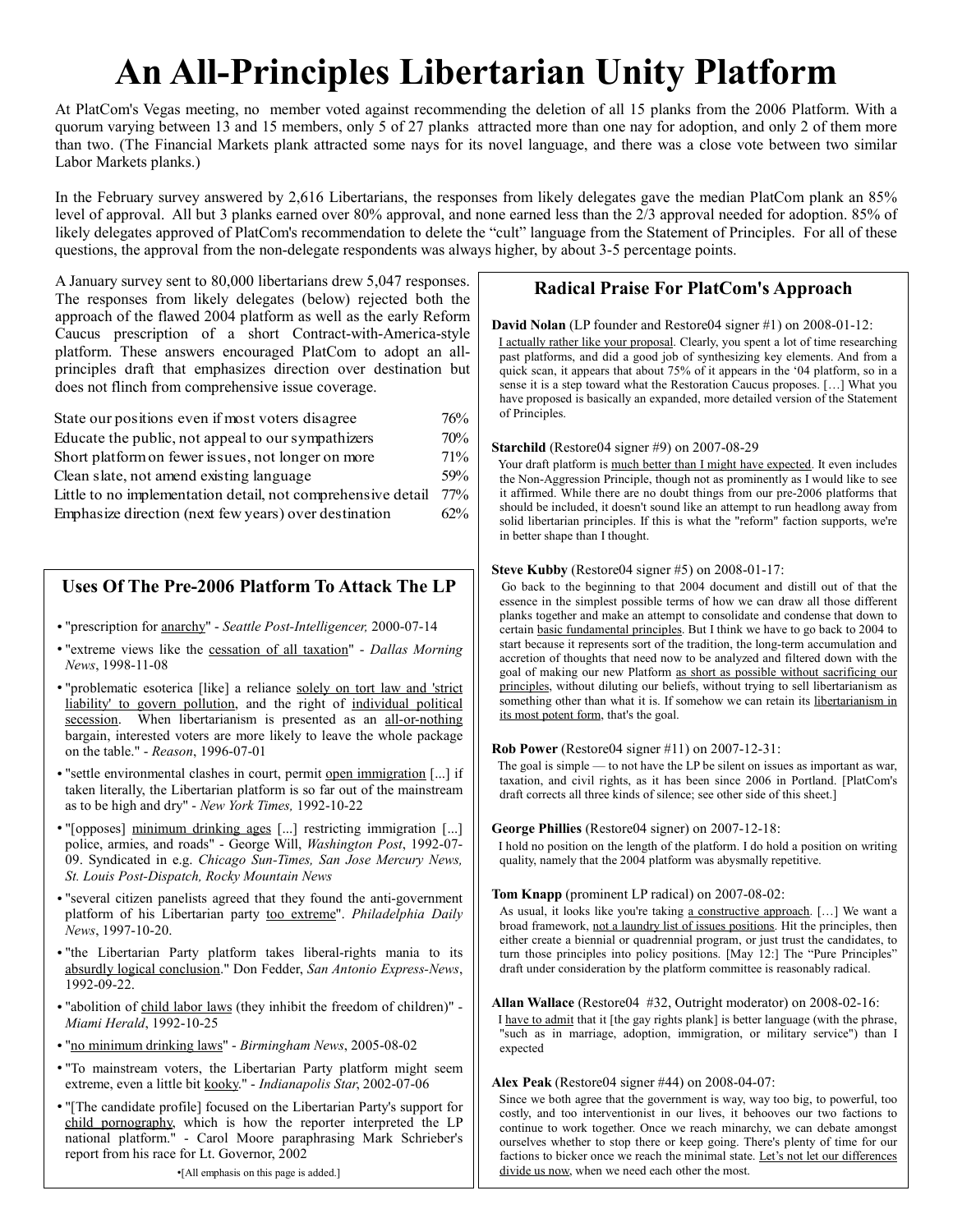# **You've Heard The Fiction About The Platform Committee. Now Judge The Facts.**

**Fiction: The moderates tried to "block" dissemination of minority reports.** Fact: When the Secretary was first told (May 15) that four members considered the Power draft ready to distribute, he asked Power for a cover letter and said he was willing to use his personal email account to help Power email it out (just as the Chair had to do for the Committee's report). When Power instead posted his "open letter" the next day, the Secretary emailed Power's material to the delegate list only 2 hours later. Power falsely claimed he was delayed 9 days, which one of his co-signers called "clearly an exaggeration".

#### **Fiction**: **PlatCom was "stacked" by "liars" on LNC.**

**Fact**: Two PlatCom candidates were incorrectly said not to have submitted sample planks to LNC, but were elected alternates anyway. When the error was corrected that same session, its minutes say LNC was invited "to reopen the Platform Committee appointments if the LNC believed this misinformation has improperly influenced the outcome of the election. No one on the LNC apparently believed their votes were unfairly influenced and no one requested we reconsider Platform Committee assignments." Still, PlatCom started last summer with 11 who lean moderate (including 8 Reform Caucus members), and at least 7 who lean radical. PlatCom's draft was heavily influenced by 2 of the radicals, one of whom was elected Vice Chair. Three moderates did not vote against seating alternates. In Vegas the PlatCom rejected both the reformers' Contract-With-America-style approach as well as their brochure approach.

#### **Fiction: Alternates were not told the rules before traveling to Vegas.**

Fact: On Oct 2, four months before the Vegas meeting, the Chair quoted to PlatCom the rule that convention committee alternates are seated for "vacancies", and not for absences as LNC's own special rules provide.

#### **Fiction: Two alternates were unfairly kept from voting in Vegas.**

**Fact:** Bylaw 1.7.4 says "Ranked alternates may be named by the appointing bodies to fill any vacancies in the Convention Committees." All four parliamentarians who have looked at this agreed, even LP Vice Chair Chuck Moulton: "[The PlatCom] Chair's reading was correct in my opinion. And I researched Robert's and the Bylaws for several days hoping she was wrong."

It made no difference in the voting, even without the votes of the two absent Reform Caucus members. No member voted against deleting all 15 planks from the 2006 Platform. Only 6 of 30 plank recommendations attracted more than one nay for adoption, and only 3 of them more than two. PlatCom worked for 21 hours over 2 days, and spent much time debating hopeless proposals extracted from a rejected radical draft, proposals that often ended up being defeated N-2 or even N-1. The rules did not allow limiting debate, and were followed to the letter.

#### **Fiction: PlatCom's draft is tainted by a Republican infiltrator.**

**Fact**: Steve Burden was working on the Ron Paul campaign, as were two of the PlatCom radicals. Nobody on PlatCom knew until after Vegas that Burden was trying to become a Paul delegate and had joined his county GOP organization. He then resigned from PlatCom. He did not vote in Vegas, and only 1 of his 25 subcommittee votes changed its draft – by keeping out "right to commit suicide" language that nobody in Vegas re-proposed. (Ironically, the 2004 platform was itself based on work by two men, Rothbard and Evers, who went on to leave the LP for the GOP and endorse Republicans like Pat Buchanan and G.W. Bush.)

#### **Fiction: PlatCom ignored Restore04.**

**Fact**: PlatCom payed close attention to Restore04, even though Restore04 ignored the draft that PlatCom members had been publicly working on for months. Five weeks after Restore04 was announced, its leader David Nolan still got 6 out of 7 claims wrong about lack of specificity in the emerging PlatCom draft. (His  $7<sup>th</sup>$  complaint was that it didn't mention Iraq, but neither did 2004, nor does the latest Restore04 draft.) The Vegas meeting was 7 weeks after Restore04 announced, but Restore04 offered no draft and did not forward the petitions it said it would. (There was only one mention of Restore04 among the thousands of Platform survey respondents, and it was negative.) None of the 5 radical-leaning PlatCom members in Vegas were Restore04 signers, and no motion to restore any of the 40 deleted planks was made. PlatCom looked at every clause of the 2004 platform, as well as 13 other past LP platforms, and rescued the best language from them all for its unity platform. Nevertheless, PlatCom in Vegas passed a resolution asking Restore04 to propose a draft as soon as it could. When an error-ridden first draft was published a month later, it contained 9 of the 12 most extremist positions of the 2004 platform, and seemed unlikely to garner much more support than the 4 members needed for a minority report.

#### **Fiction: The Chair sent a "push poll" to LP members in January.**

**Fact:** The Chair's January survey in fact revealed a lack of support for the earlier Reform Caucus Contract-With-America-style platform, as well as meager support for a brochure-like platform. The survey confirmed that likely delegates want a platform that neither hides Libertarian principles nor buries them under implementation details. Its results could have easily favored either the 2004 platform or the original Reform Caucus agenda, but they favored neither.

#### **Fiction: The Chair sent a "push poll" to LP members in February.**

Fact: PlatCom worked for 21 hours in Vegas and adopted 30 recommendations -16 unopposed, and 8 more with only one nay. Unless PlatCom changes them in Denver, the delegates will be voting on these recommendations, and so it would have been irresponsible of the Chair not to try to communicate PlatCom's early work results and seek maximum input on them from the membership while there was still time to change them if necessary.

#### **Fiction: PlatCom ignored the Outright Libertarians.**

**Fact:** The way the Chair of the Outright Libertarians initially engaged the PlatCom's moderates was to publicly post on Oct 3: "The Reform Caucus hasn't (yet) called for changing the platform to endorse anti-gay laws (I suspect they're saving that for 2010 or 2012)." However, the subcommittee drafting what became the PlatCom proposal took verbatim the Principles section of the Outrightendorsed Sexuality and Gender plank that the Portland convention had created. Acting on the advice of Power (then a PlatCom alternate), the subcommittee bent its own guideline against novel language and proposed to call out in its Personal Relationships plank the issues of marriage, adoption, immigration, and military service. The subcommittee Chair twice forwarded the draft language to the Outright forum, and received only one response (positive).

Power predicted on the Outright forum that the new phrase would be among many novel-language amendments at the end of the PlatCom report, saying "these guys know full well that there won't be time for all of these proposed novel language amendments". In fact it was only one of two such amendments adopted in Vegas and was adopted inline with the plank itself. When the plank came up for discussion, the subcommittee Chair left the room to seek out Power and another Outright leader, and invited them to help improve the plank. He moved adoption of both of their recommendations ("gender *identity*" and "*current* laws").

Ten weeks after Vegas, censorship on the Outright forum still ensured that Power's false prediction was never corrected, and the Vegas outcome hadn't been reported to the Outright membership. Instead, an Outright leader wrote that "the people behind the platform nuttery are getting more deranged by the day." Power himself had publicly written two weeks before the Vegas meeting: "As the desperation of the lies being told by LNC members and their puppets on the Platform Committee increases, it's becoming more and more obvious to the delegates that the right thing to do is to reject the Platform Committee's majority report in Denver."

Even after having taken his advice, PlatCom was warned by Power that gay-rights groups like eQualityGiving would punish the platform in their scorecard. So the PlatCom Secretary sent the plank to eQualityGiving, and it turns out they read it as earning the score Power said an ideal plank ought to earn.

# **The LP's Rules On PlatCom Alternates**

Adopted voluntarily by the LP – not imposed by any government

LP Bylaw Article 11.7.4: Ranked alternates may be named by the appointing bodies to fill any vacancies in the Convention Committees.

LP Convention Rule 2.3: Duly selected alternates may be freely substituted for any members of their delegation who are temporarily or permanently absent from the floor, provided the procedure has been clearly specified by the affiliate party in advance of the Convention, and the Secretary has been provided with lists of the affiliate party's delegates and alternates as well as a copy of the affiliate party's rules governing substitutions. [*Thus the convention rules do not assume that "alternates" fill absences, but rather feel it necessary to spell this out*.]

RRONR p. 571, lines 24-35: If the bylaws authorize certain things specifically, other things of the same class are thereby prohibited. There is a presumption that nothing has been placed in the bylaws without some reason for it. There can be no valid reason for authorizing certain things to be done that can clearly be done without the authorization of the bylaws, unless the intent is to specify the things of the same class that may be done, all others being prohibited. [*Thus specifying alternates are "to fill any vacancies" precludes filling absences*.]

RRONR p. 17, lines 4-18: In some organizations a particular practice may sometimes come to be followed as a matter of established custom so that it is treated practically as if it were prescribed by a rule of order. However, if such a practice is or becomes in conflict with the parliamentary authority or any written rule of the organization, and a Point of Order citing the conflict is raised at any time, the custom falls to the ground, and the conflicting provision in the parliamentary authority or written rule must thereafter be complied with, unless a special rule of order (or, in appropriate circumstances, a standing rule) is added or amended to incorporate the custom. If there is no contrary provision in the parliamentary authority or written rules, the established custom should be adhered to unless the assembly, by a majority vote, agrees to do otherwise. [Thus alleged<br>precedents from previous PlatComs do not govern. Also, PlatCom had apparently not met in advance of *convention week since 1983.*]

RRONR, p. 483, lines 23-28: Committees of organized societies operate under any applicable rules stated in the bylaws, the special rules of order, the parliamentary authority, and standing rules adopted by the society.<br>Committees may not adopt their own rules except as authorized in the bylaws or in instructions given to the committee by the society.

RRONR, p. 469, lines 11-16: In an organized society the board operates under the bylaws, the parliamentary authority, and any applicable special rules of order or standing rules of the society, except as the bylaws may authorize the board to adopt its own rules.

LP Bylaw Article 8.1: The National Committee shall adopt rules of procedure for the conduct of its meetings and the carrying out of its duties and responsibilities.

LNC Policy Manual (Aug 2005) I.2.D: Free substitution of Alternates for Regional Representatives at LNC meetings is permitted. [*Thus LNC can and does make its own rules about alternates. Convention committees cannot.*]